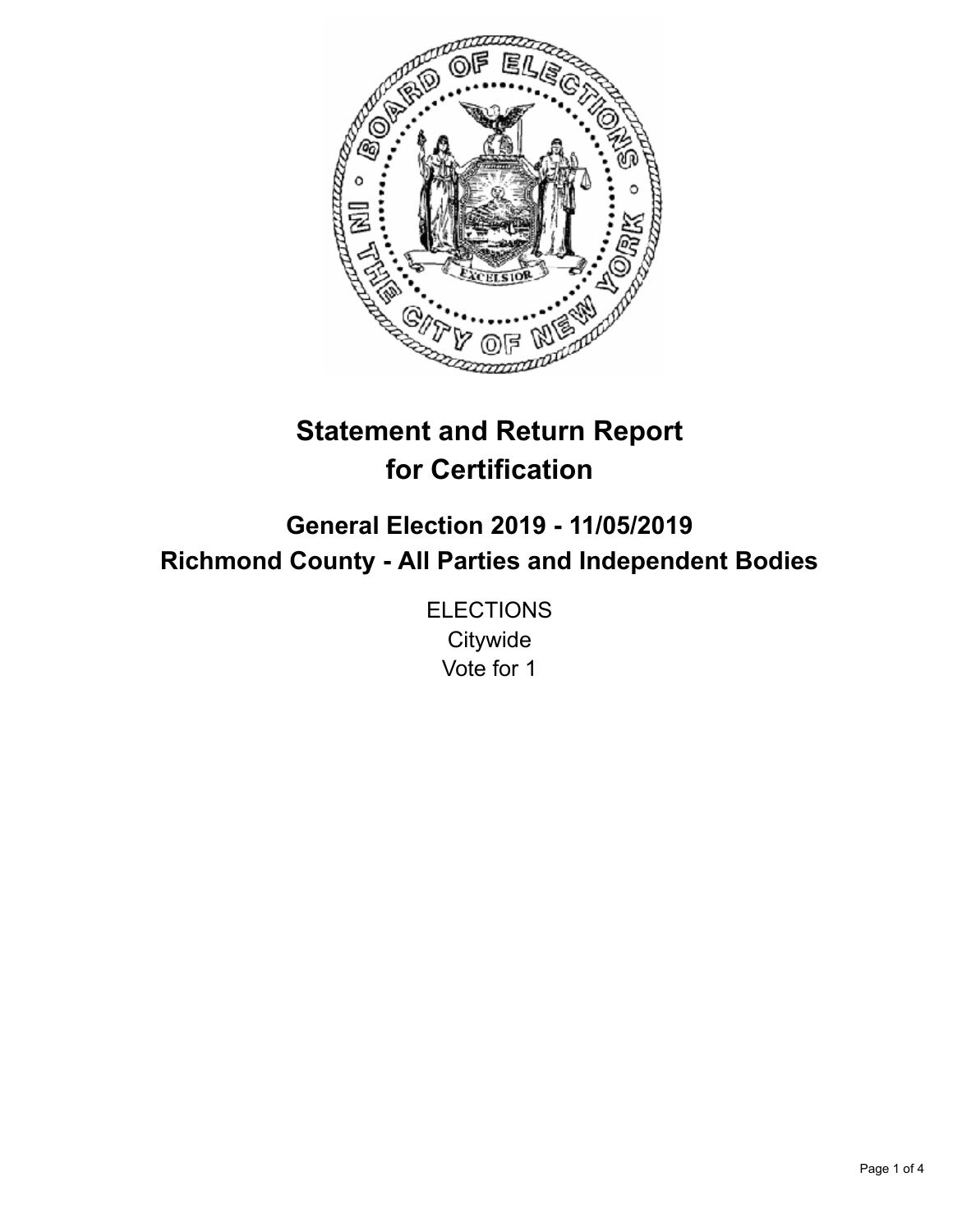

# **Assembly District 61**

| PUBLIC COUNTER                                           | 14,428   |
|----------------------------------------------------------|----------|
| MANUALLY COUNTED EMERGENCY                               |          |
| ABSENTEE / MILITARY                                      | 633      |
| AFFIDAVIT                                                | 41       |
| <b>Total Ballots</b>                                     | 15,109   |
| Less - Inapplicable Federal/Special Presidential Ballots | $\Omega$ |
| <b>Total Applicable Ballots</b>                          | 15,109   |
| <b>YES</b>                                               | 8,137    |
| NO                                                       | 5,227    |
| <b>Total Votes</b>                                       | 13,364   |
| Unrecorded                                               | 1.745    |

# **Assembly District 62**

| 17,086 |
|--------|
| 6      |
| 482    |
| 79     |
| 17,653 |
| 0      |
| 17,653 |
| 5,761  |
| 10,430 |
| 16,191 |
| 1.462  |
|        |

#### **Assembly District 63**

| <b>PUBLIC COUNTER</b>                                    | 14,156   |
|----------------------------------------------------------|----------|
| <b>MANUALLY COUNTED EMERGENCY</b>                        | $\Omega$ |
| ABSENTEE / MILITARY                                      | 622      |
| <b>AFFIDAVIT</b>                                         | 58       |
| <b>Total Ballots</b>                                     | 14,836   |
| Less - Inapplicable Federal/Special Presidential Ballots | $\Omega$ |
| <b>Total Applicable Ballots</b>                          | 14,836   |
| <b>YES</b>                                               | 6,214    |
| <b>NO</b>                                                | 6,995    |
| <b>Total Votes</b>                                       | 13,209   |
| Unrecorded                                               | 1.627    |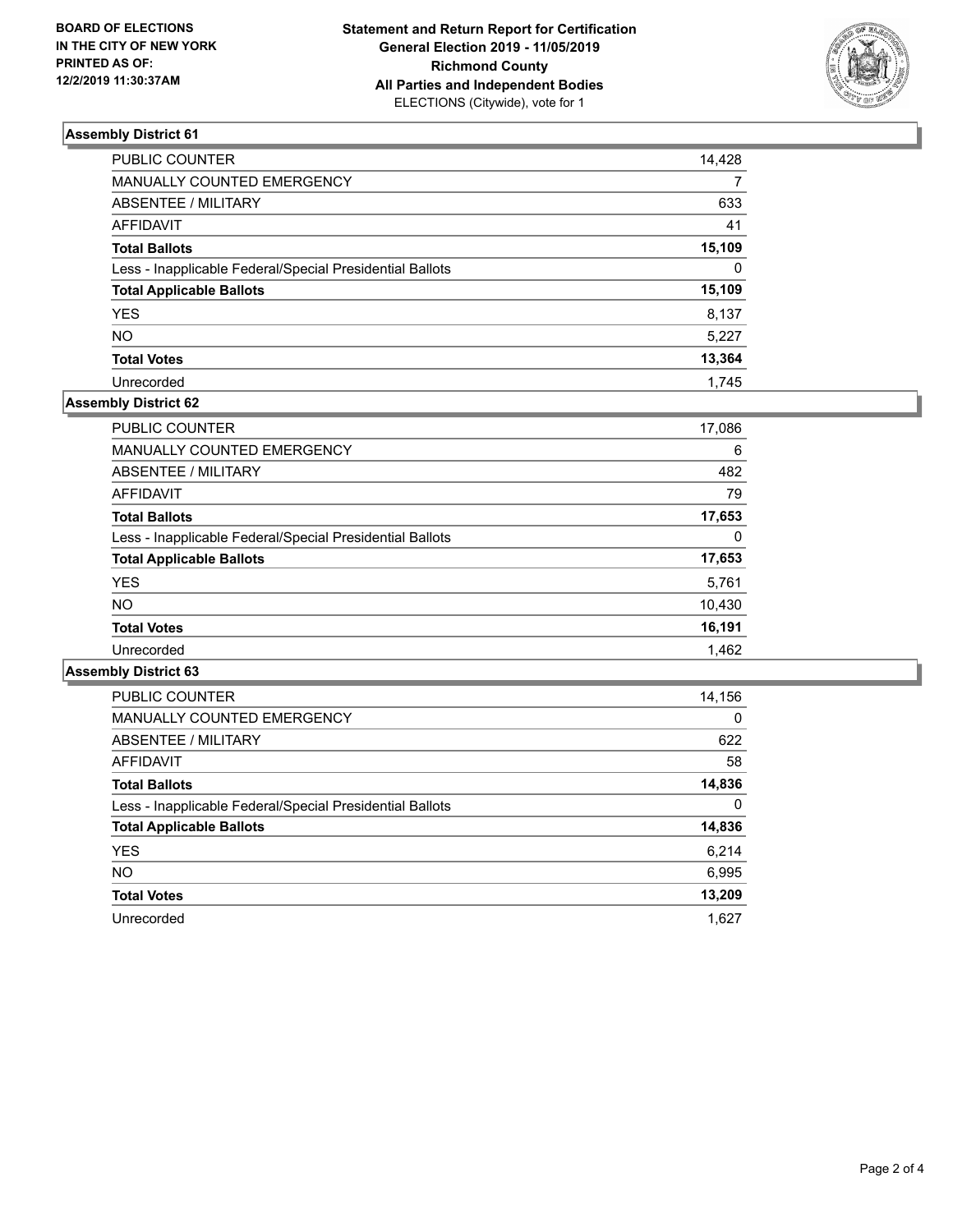

# **Assembly District 64**

| PUBLIC COUNTER                                           | 10,374 |
|----------------------------------------------------------|--------|
| <b>MANUALLY COUNTED EMERGENCY</b>                        | 0      |
| ABSENTEE / MILITARY                                      | 465    |
| AFFIDAVIT                                                | 38     |
| <b>Total Ballots</b>                                     | 10,877 |
| Less - Inapplicable Federal/Special Presidential Ballots | 0      |
| <b>Total Applicable Ballots</b>                          | 10,877 |
| <b>YES</b>                                               | 4,271  |
| NO.                                                      | 5,566  |
| <b>Total Votes</b>                                       | 9,837  |
| Unrecorded                                               | 1.040  |